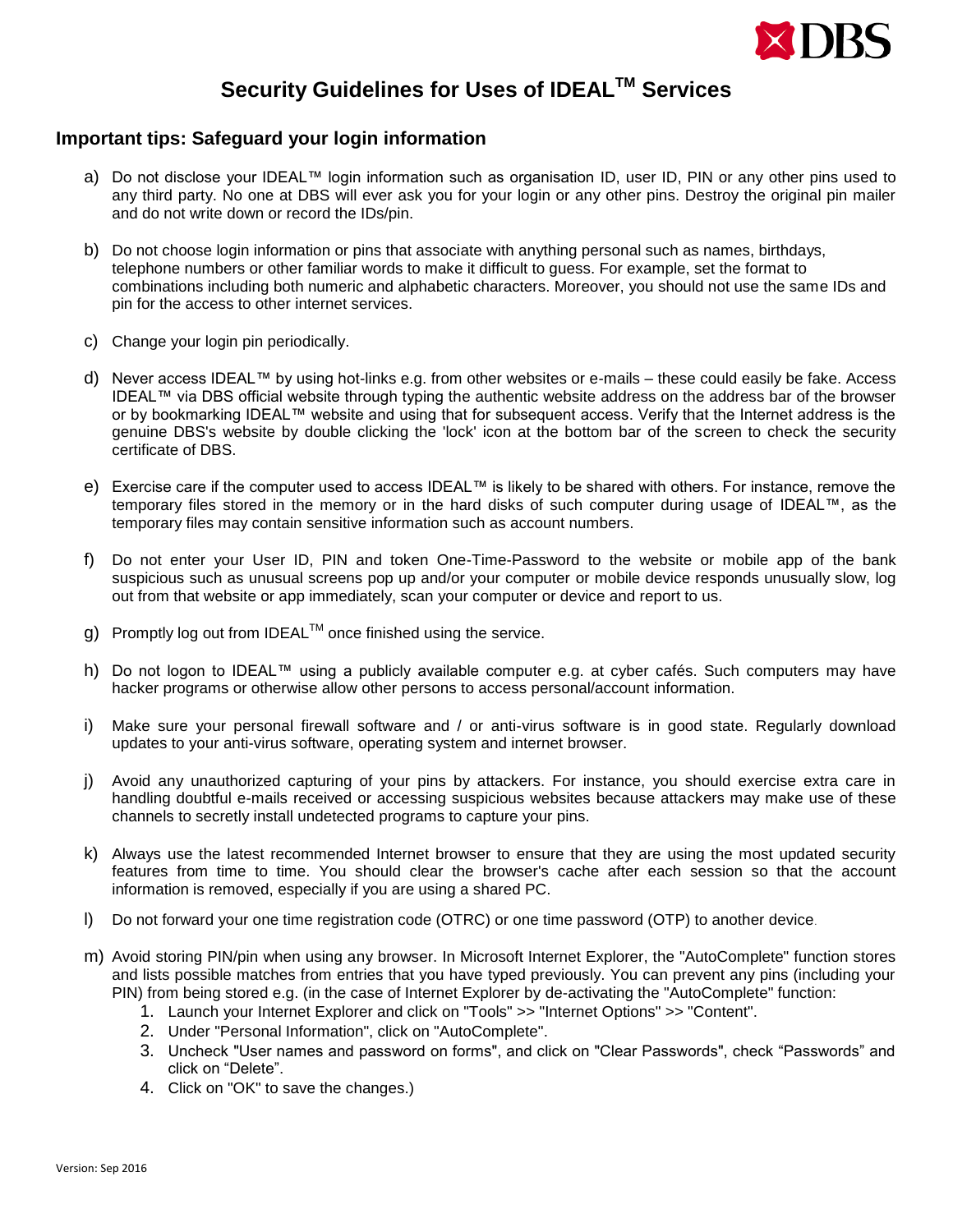

## **Important tips: Safeguard your IDEALTM Security Device**

- a) If you would leave your computers unattended, please log out IDEAL<sup>TM</sup> and lock your tokens in a safe place.
- b) Change your token PIN regularly by pressing and holding the red button for more than two seconds.
- c) Notify DBS on loss of token immediately.

### **Important tips: Access IDEALTM Mobile**

- a) Do not root or jailbreak your mobile device and install latest security updates.
- b) Do not download and install apps from unsecured sources.
- c) Ensure that no one is watching you while you enter user ID, PIN or any other sensitive information.
- d) Set strong password and screen lock for your mobile device. This can avoid unauthorised use of your device in case it is lost or stolen.
- e) Log off IDEAL<sup>™</sup> Mobile app after using it, do not just close the app or press the "Home" button because the app still runs in background.
- f) Do not share your mobile device with others.
- g) Do not save sensitive information such as your account numbers, user ID and PIN in your mobile device.
- h) Delete sensitive data such as SMS and Email if they are no longer required.
- i) Notify DBS immediately if you change your contact particulars.
- j) Check your last IDEAL<sup>TM</sup> login and notify DBS if there is any dubious login.
- k) Disable any wireless network functions (e.g. Wi-Fi, Bluetooth, NFC) not in use. Choose known and encrypted networks when using Wi-Fi and remove any unnecessary Wi-Fi connection settings.

#### **Notes:**

- a) Notify us as soon as practicable if you think that the pins have been compromised.
- b) Do not enter challenge code into your token if you did not authorise any transaction(s) in IDEAL™. Please note that during the log in process, you will never be asked to input a Challenge/Response.
- c) To facilitate your timely detection of unauthorized transactions that may arise as a result of fraudulent activities, system generated post authorisation notification via IDEAL™ Messages, SMS and Email within few minutes upon transactions are approved. Please contact us immediately if your registered mobile phone number or Email address is invalid.
- d) Check the relevant notifications and your account balances and statements/advices regularly to identify unusual transactions.
- e) Review your IDEAL™ authorisation policies regularly such as adopting dual management control.
- f) Always follow our website login instructions and security tips published by us when conducting any financial transactions.
- g) If you have not logged in IDEAL<sup>TM</sup> for a pre-defined period (e.g. 180 days), for security reason, the bank has sole discretion to inactivate or delete your IDEAL™ account without notice and liability to you.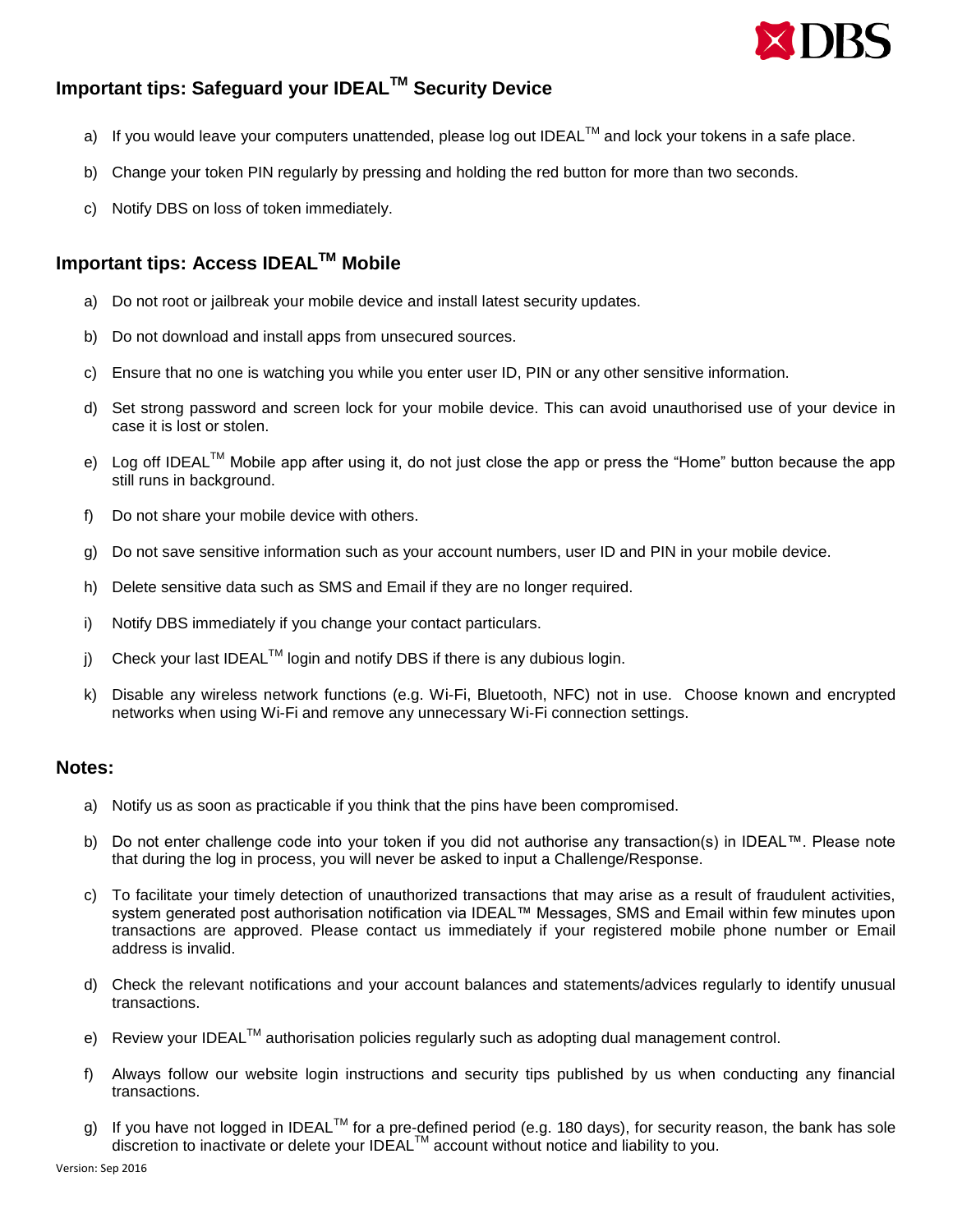

## 使用 **IDEAL™** 服務的安全指引

### 重要提示**:** 保護您的登入資訊

- a) 切勿向第三方披露您的 IDEAL™ 登入資訊 (例如: 公司編號,用戶編號,登入密碼或其他用戶密碼)。本行員工不會 向您索取您的登入資訊或任何密碼。不要寫下您的用戶編號/密碼並將本行寄給您的密碼通函銷毁。
- b) 切勿選用姓名,生日日期,電話號碼等令其他人容易猜到的登入資訊或密碼。例如,登入資訊的格式應以英文字母 與數字的組合。並且不要將相同的用戶編號及密碼用在其他網路服務上。
- c) 定期變更您的登入密碼。
- d) 不要經其他網站或電郵中的超連結登入 IDEAL™ ,這會很大機會進入假冒網站。您必須直接輸入星展的官方網站網 址以登入 IDEAL™ 或將 IDEAL™ 網址儲存至瀏覽器書簽留待下次使用。您可以透過雙擊瀏覽器中的 址鎖""小圖示 以查看星展的安全認證。
- e) 若於一台與其他人共用的電腦上使用 IDEAL™ 應該特別小心。例如在使用 IDEAL™ 前後清除儲存在您電腦上的暫 存檔案,因為暫存檔案可能包含一些敏感資料,例如戶口號碼。
- f) 切勿在一些懷疑是假冒銀行的網站或流動應用程式上輸入您的用戶編號,登入密碼或保安編碼機編碼,假如發現一 些彈出視窗或您的電腦或流動裝置反應異常地變慢,請立即登出該網站或應用程式,掃描電腦或流動裝置是否有病 毒並向本行報告。
- g) 當使用完 IDEAL™,請立即登出。
- h) 切勿使用網吧等公用電腦登入 IDEAL™ ,那些電腦可能已感染黑客軟件,而其他人也可能會取得您的個人/戶口資 訊。
- i) 確保您的個人防火牆及/或防毒軟件在最佳狀態。定期下載更新到您的防毒軟件,操作系統及瀏覽器。
- j) 避免黑客任何非法存取您的登入密碼,例如當您收到一些可疑電郵或訪問可疑網站時要特別小心,因為黑客可能利 用這些渠道安裝黑客軟件以套取您的密碼。
- k) 必須確保您的瀏覽器更新至本行建議的最新版本,以確保其安裝了最新的安全功能。每次使用完 IDEAL™ 後清除 瀏灠器的暫存檔,尤其是當您正在使用共用的電腦。
- l) 切勿轉發您的一次專用登記編碼或一次專用密碼至令一台裝置。
- m) 避免使用任何瀏覽器的儲存密碼功能。在微軟 Internet Explorer 中, "自動完成"功能會儲存及顯示您曾經輸入的文 字,您可以跟著以下步驟去取消 Internet Explorer 的 "自動完成" 功能以防止您的密碼被自動輸入。
	- 1. 開啟 Internet Explorer ,點擊 "工具" >> "網際網路選項" >> "內容"。
	- 2. 在 "個人資訊" 部份點擊 "自動完成"。
	- 3. 反點選"表單上的使用者名稱和密碼",然後點擊"清除密碼",再點選"密碼"然後點擊"刪除"。
	- 4. 點擊 "確定" 以儲存變更。